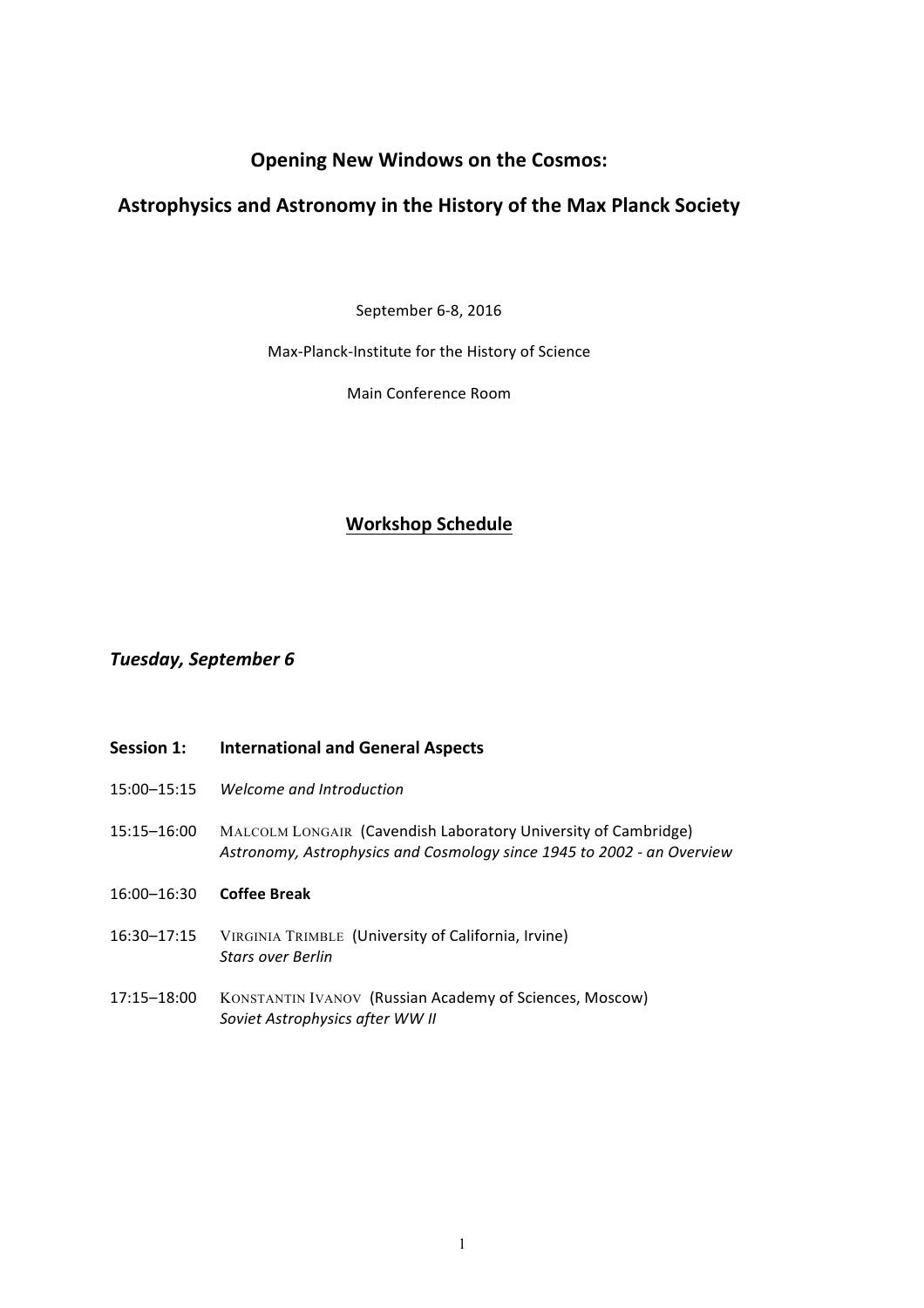# *Wednesday, September 7*

## **Session 1:** International and General Aspects (continued)

9:00–9:45 ROBERT W. SMITH (University of Alberta, Edmonton) *Post-War American Astronomy: Some Key Developments*

#### **Session 2:** Germany and its Max Planck Institutes in the International Arena

9:45–10:30 JOHN KRIGE (Georgia Institute of Technology, Atlanta) Why did the Ford Foundation provide financial support for the European Southern Laboratory in the late 1950s?

#### 10:30–11:00 **Coffee Break**

- 11:00–11:45 JUAN-ANDRES LEON (Research Program History of the Max Planck Society) *MPG observatories in Spain, Chile and Southern Africa*
- 11:45–12:30 ROBERTO LALLI (Max Planck Institute for the History of Science, Berlin) *Institutions, actors and connections:* A network analysis of astrophysical and *astronomical research at the MPG*
- 12:30–13:30 **Lunch Break**

### **Session 3:** The Max Planck Institutes in their Regional Contexts

- 13:30–14:15 DIETRICH LEMKE (Max Planck Institute for Astronomy, Heidelberg) *MPIA Heidelberg - Origins, Foundation, Development and External Relations*
- 14:15–15:00 JAKOB STAUDE (Haus der Astronomie, Heidelberg) How it came to the Haus der Astronomie: A new centre for education and *outreach*

### 15:00–15:30 **Coffee Break**

#### 15:30-17:00 **Round Table**

*Astronomy and astrophysics in the MPG from the 1960s to the 1980s* GERHARD HAERENDEL, KLAUS PINKAU, JOACHIM TRÜMPER, HEINRICH VÖLK, RICHARD WIELEBINSKI